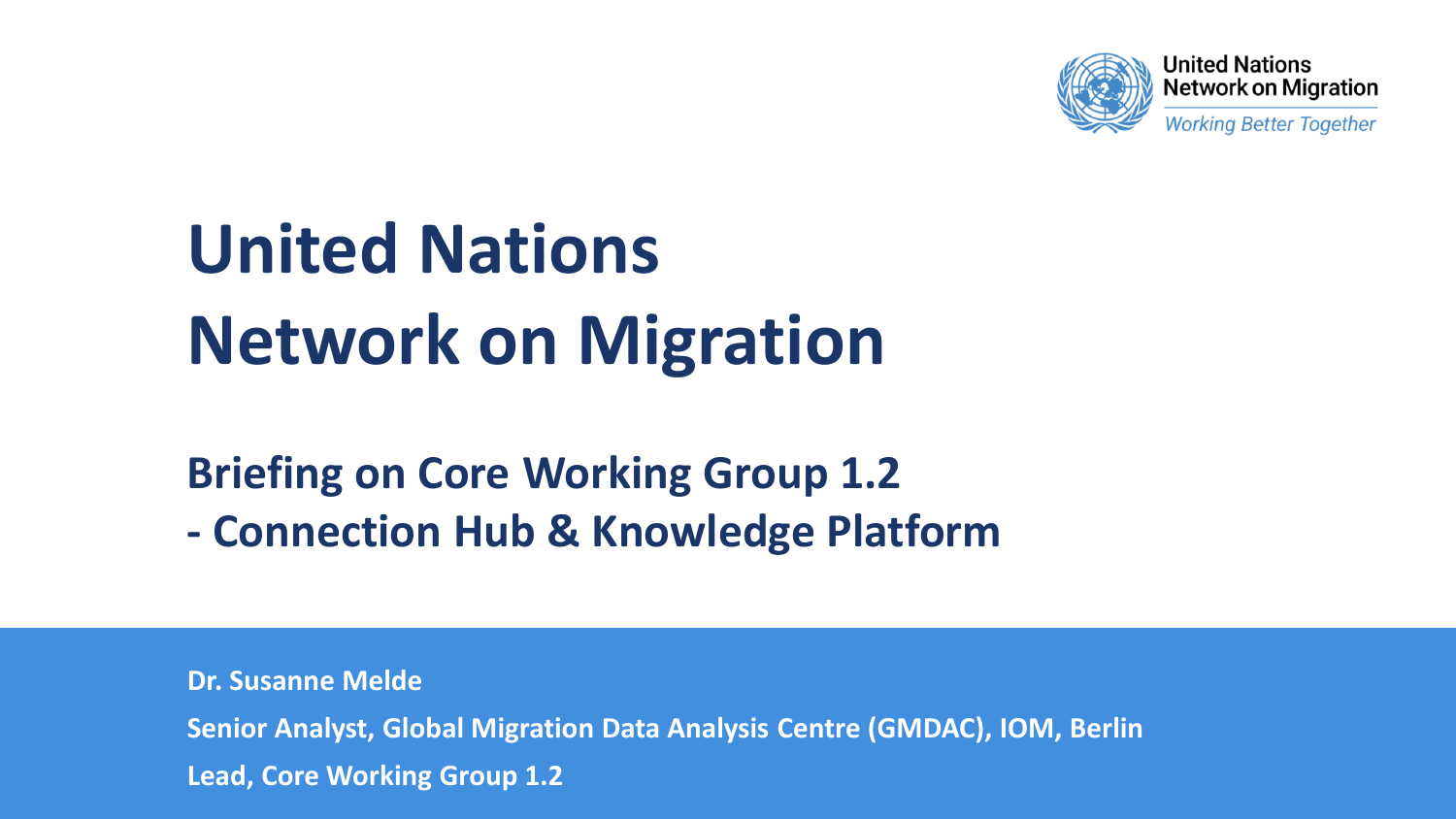

**Working Better Together** 

# **Core Foundational Workstream 1.2**

- **Part of Capacity-building mechanism MPTF providing input**
- **Lead**: IOM\*
- **Working group members**: UN DESA\*, UNODC\*, UNU, UNDP\*, OHCHR\*, ILO\*, UNITAR, UNICEF\*, OECD
	- \* Executive Committee members
- Webinar for **civil society & other stakeholders** in late March 2020

**Member State engagement**: main target group, needs assessment, regular briefings, pilot testing, population of content

• **Cross-cutting themes:** People-centred, human rights based; gender-responsive and child-sensitive (= guiding principles of the GCM)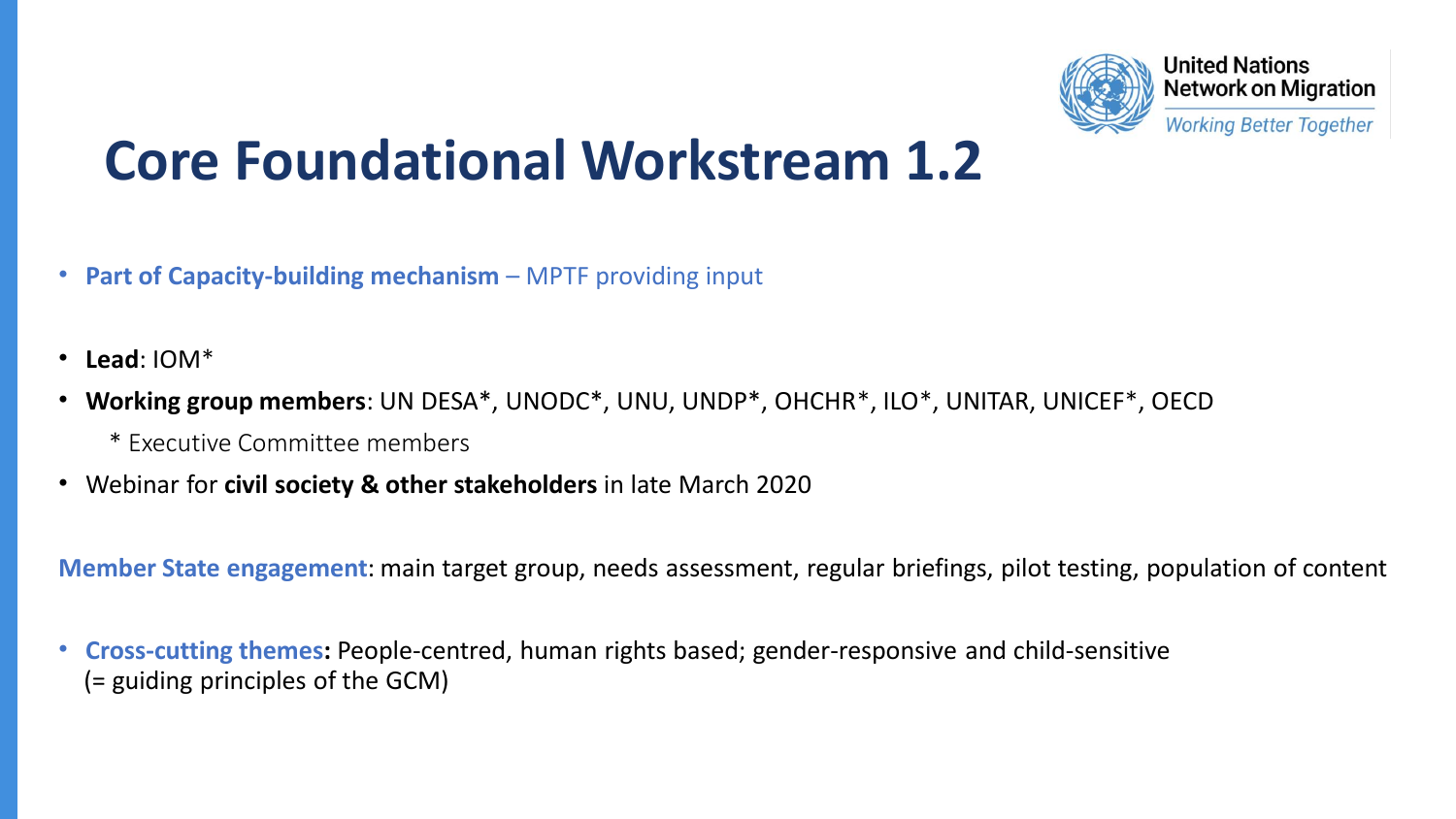

**Working Better Together** 

### **Knowledge platform and connection hub**

| Deliverables - Phase 1                                                                                                                                                                                                                                                                | <b>Timeline</b>               |
|---------------------------------------------------------------------------------------------------------------------------------------------------------------------------------------------------------------------------------------------------------------------------------------|-------------------------------|
| Development of a concept note of core elements of the Connection Hub<br>Community of practice with intranet function<br>Expert database<br>On-demand products & services<br>$\bullet$<br>and the integrated Knowledge Platform<br>Curated content<br>Repository of existing practices | Phase 1 (2019)<br>- completed |
| Mapping of existing portals and platforms to identify gaps and added value of KP and CH and build<br>on existing resources                                                                                                                                                            |                               |
| Roll-out of Microsoft Teams as for Working Groups intranet/filesharing/collaboration space                                                                                                                                                                                            |                               |
| Commissioned a needs analysis to MPI including in-depth interviews with government stakeholders<br>(at local, national, regional levels) and an online survey (also including other stakeholders)                                                                                     |                               |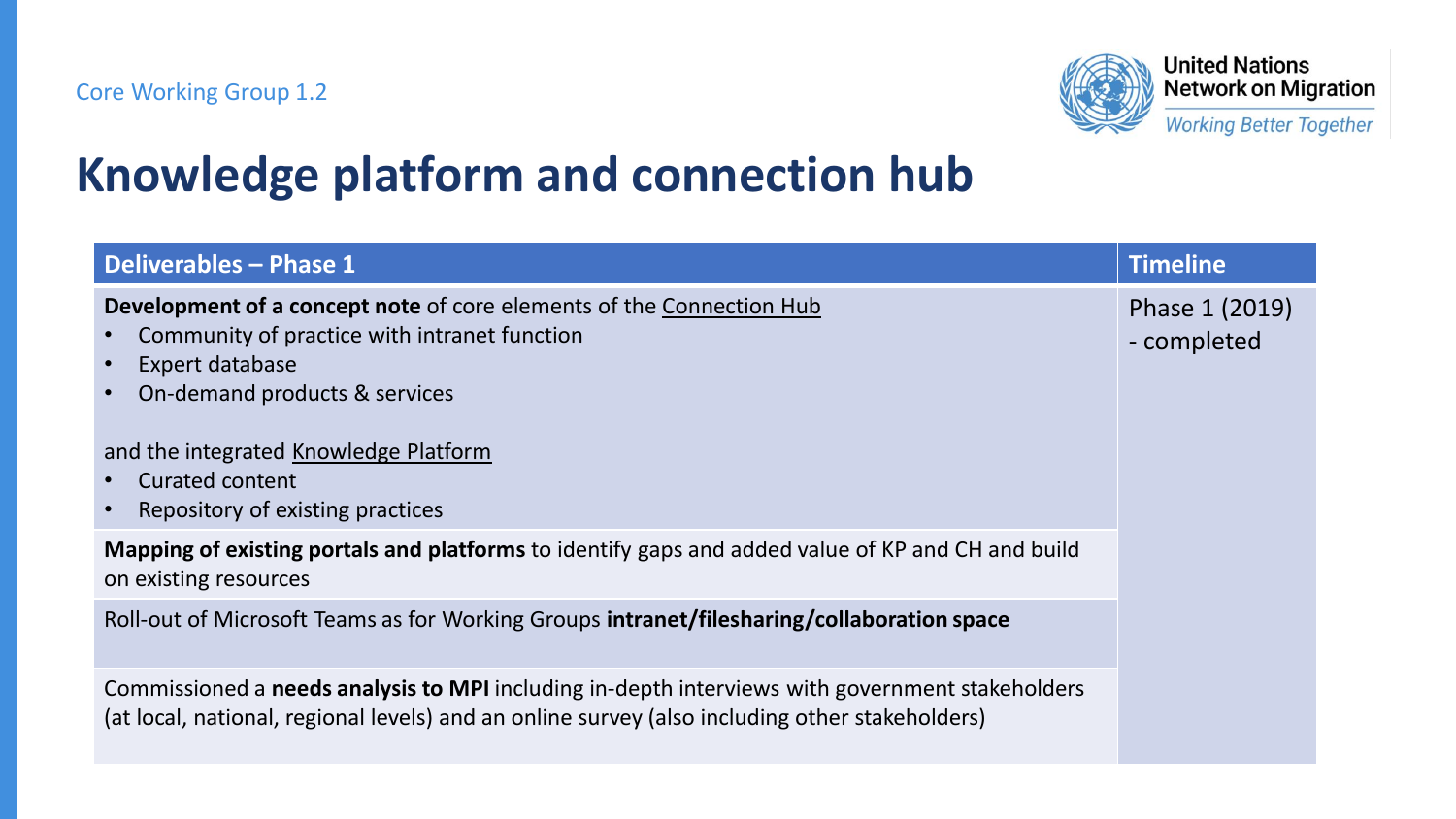

**Working Better Together** 

## **Knowledge platform and connection hub**

| <b>Deliverables - Phase 2</b>                                                                                                                                                                                                                                                      | <b>Timeline</b>                     |
|------------------------------------------------------------------------------------------------------------------------------------------------------------------------------------------------------------------------------------------------------------------------------------|-------------------------------------|
| Development of umbrella structure with entry points<br>by thematic cluster (based on MPTF clusters)<br>cross-cutting theme and<br>geographic region (local, national, regional, global)<br>complementary to existing features on Network website (http://migrationnetwork.un.org/) | Phase 2 (July<br>$2020$ ) - ongoing |
| <b>Development of templates for input</b> by other Working Groups and other partners - ongoing                                                                                                                                                                                     | Ongoing                             |
| <b>Establish a core team</b> for curation and content gathering, fundraising coordinated through the<br><b>Network</b>                                                                                                                                                             | Ongoing                             |
| Developing a communication strategy for the launch<br>Pilot testing                                                                                                                                                                                                                | Planned (July<br>2020)              |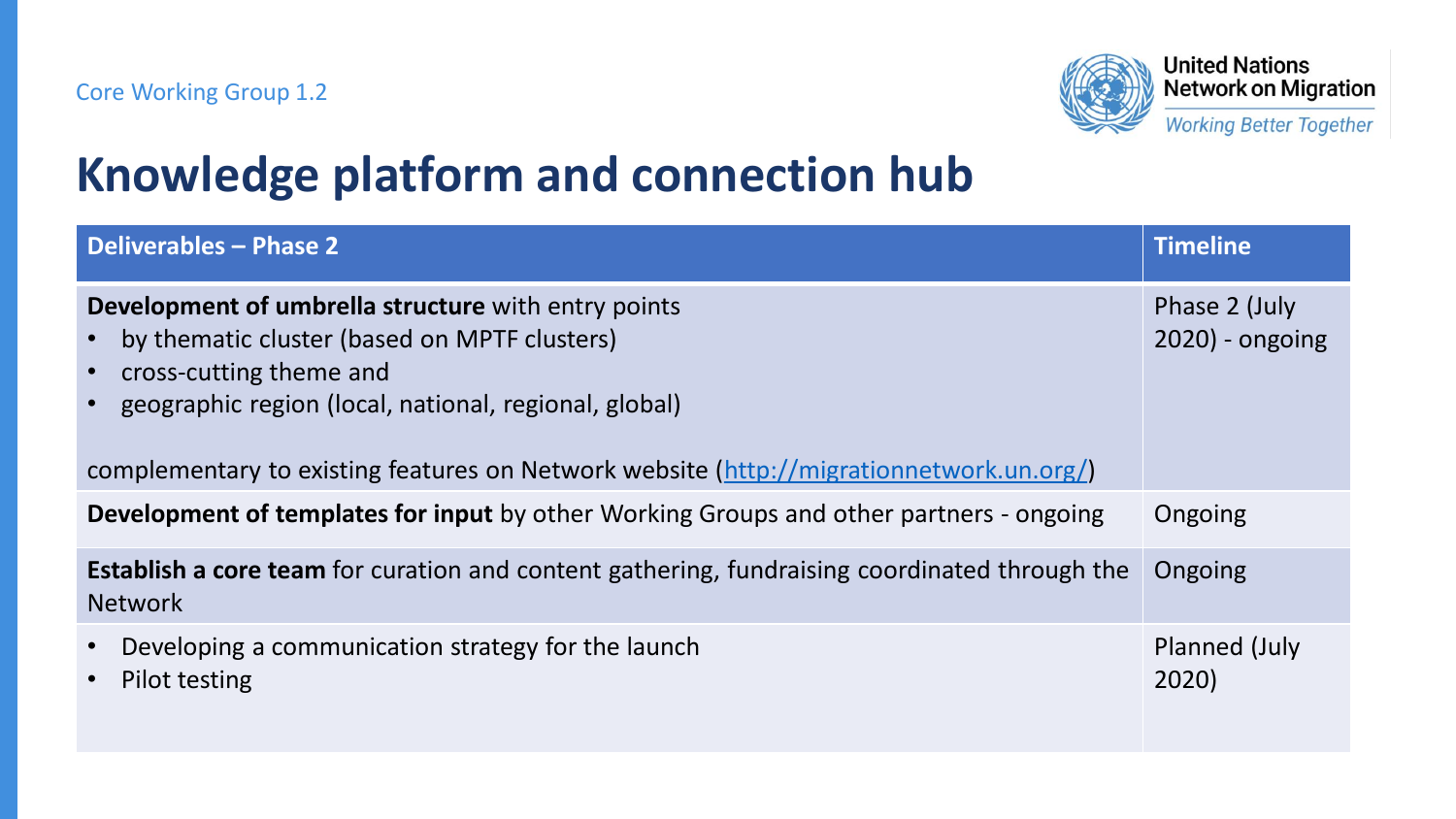Core Working Group 1.2



**United Nations Network on Migration** 

**Working Better Together** 

#### **Knowledge platform and connection hub**

| Deliverables - Phase 3                                      | <b>Timeline</b> |
|-------------------------------------------------------------|-----------------|
| <b>Expand KP &amp; CH</b> with further content and features | <b>Tbd</b>      |
| Develop a system for translations                           |                 |